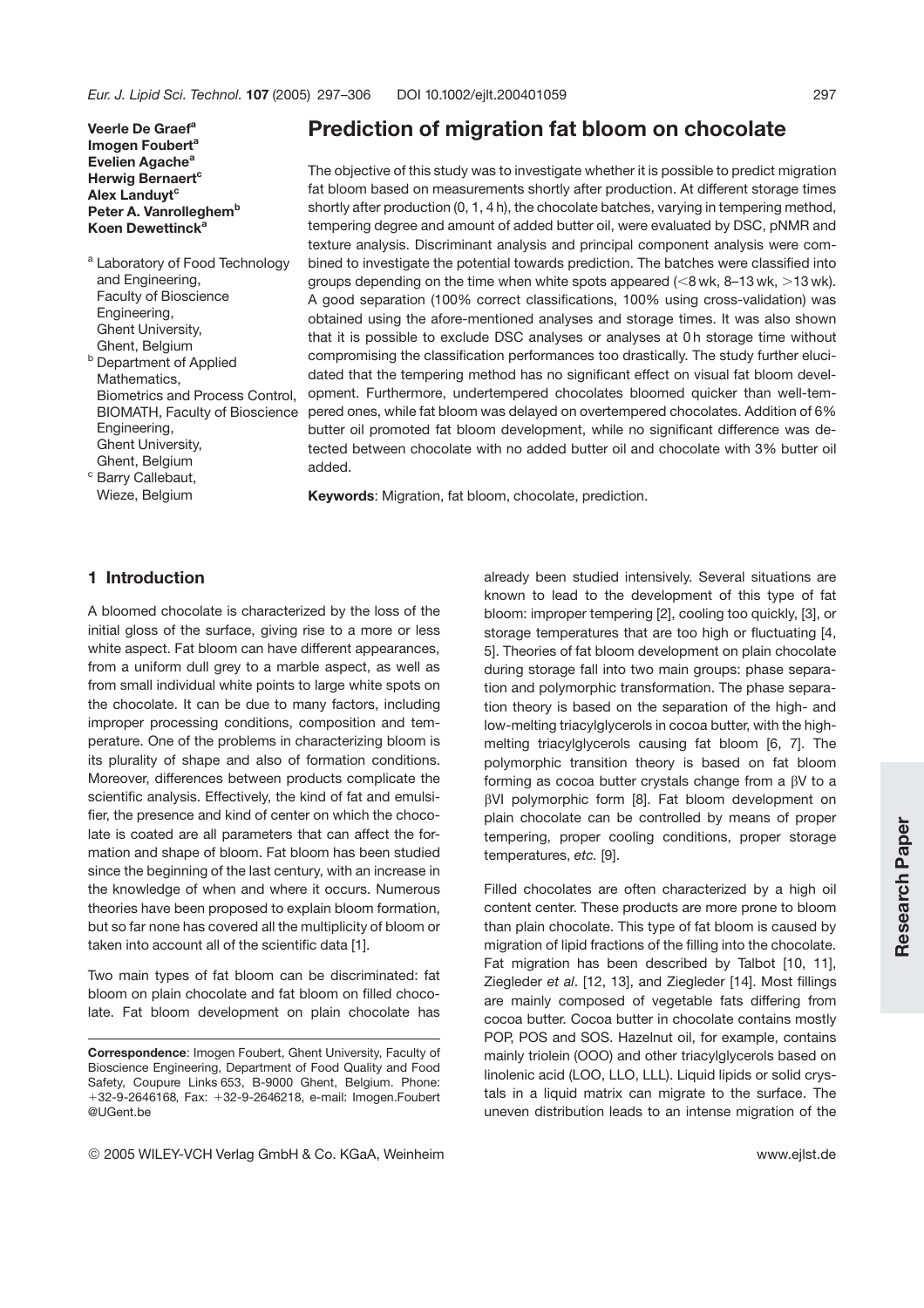lipid fractions of the filling into the chocolate and a weak diffusion of solid cocoa butter of the chocolate layer into the filling. The liquid components diffuse much faster than the solid ones, and this leads to a one-sided migration from the filling into the chocolate. Fat bloom development occurs by recrystallization of the migrated fats on the surface [14]. The mono-unsaturated triacylgiveerols of cocoa butter dissolve in the liquid fat and can also migrate to the surface, where they crystallize [14]. It is not clear yet if fat bloom occurs by crystallization of the di- or triunsaturated triacylglycerols of the filling or by the crystallization of the mono-unsaturated triacylglycerols of the cocoa butter. According to Ziegleder [14], it is a combination of both phenomena that causes fat bloom. It is known that production parameters and storage conditions play a role in migration speed. However, it is not clear yet how migration fat bloom can be successfully prevented or delayed. In the literature, the difference between polymorphic fat bloom on plain chocolate and migration fat bloom on filled chocolate is often overlooked, and results are often generalized.

The objective of this study was to investigate whether measurements (DSC, pNMR, texture analysis) performed shortly after production (0, 1, 4, 24 h) allow the prediction of when migration fat bloom will develop at later storage times. Such a predictive tool would have the advantage that the chocolate manufacturer can quickly adjust his production process and that chocolate with a high risk of fat bloom development can be kept from the market. Beside this, the influence of tempering and addition of butter oil on the visual migration fat bloom development was studied.

# **2 Materials and methods**

#### **2.1 Chocolate production**

The chocolate samples were produced by Barry Callebaut (Wieze, Belgium). The chocolate was poured over circular moulds of 3 mm height and 2.5 cm diameter. Only one filling (hazelnut filling) was used, and after tempering, the chocolate was cooled for 15 min at 12 °C. The cooled chocolate samples were placed on the filling and stored in a climate chamber at 20 $\degree$ C and with a relative air humidity of 65%. Fourteen different batches were produced. Two different types of industrial tempering machines were used: one with a long (L) residence time and one with a short (K) residence time. The chocolates also differed in the amounts of added butter oil (0, 3, 6%) and in tempering degree (1, undertempered; 5, well tempered; 9, overtempered).

### **2.2 DSC**

The samples for DSC were quench cooled (15 min in solid  $CO<sub>2</sub>$ ) to 'block' crystallization, to enable analysis at a later time and at a different location. The influence of quench cooling on the results was investigated, and no effect of quenching could be detected [15].

Analyses were performed on a TA 2010 DSC (TA Instruments, Brussels, Belgium) with a refrigerated cooling system (TA Instruments). The DSC was calibrated with indium (TA Instruments), azobenzene (Sigma-Aldrich, Bornem, Belgium) and undecane (Acros Organics, Geel, Belgium) prior to analyses. Nitrogen was used to purge the system. Hermetic aluminum pans were used, and the reference was an empty pan. The sample size varied between 2 and 10 mg. Each analysis was executed in triplicate (on three different disks).

The samples were put into the DSC at room temperature, and the following time/temperature program was used: cooling at a rate of 8 °C/min to  $-20$  °C; keeping isothermal for 5 min; heating at a rate of 5 °C/min to 65 °C.

Van Cauteren [16] investigated the effect of the heating rate. A lower heating rate results in a disfigured profile of the crystal structure of the chocolate, due to recrystallization during heating. A higher heating rate causes thermal lag. As a compromise, a heating rate of 5 °C/min was used.

From the melting profiles, several parameters were extracted: peak maximum, peak depth, peak width, onset temperature and area. The area was enclosed by a horizontal sigmoid baseline [17], and the endothermic peak corresponds to the amount of heat involved in the melting process. The total area was divided into three areas by a perpendicular drops at 23.5 °C and at 28.5 °C, as presented in Fig. 1.

Foubert et al. [18] demonstrated that by using an objective calculation algorithm to determine the start and end points of integration, the variability caused by the operator during the integration procedure could be eliminated. The determination of the start and end point of the melting process was performed using a similar calculation algorithm. In a first step, the inflection point (at the higher temperature side of the melting peak) was determined. This is the point where the second derivative becomes zero for the first time. In a second step, the point (on the lower temperature side of the melting peak) at which a tangent line contains this inflection point is determined as the end point. The integration was performed with the Universal analysis software version 2.5H (TA Instruments, New Castle, USA).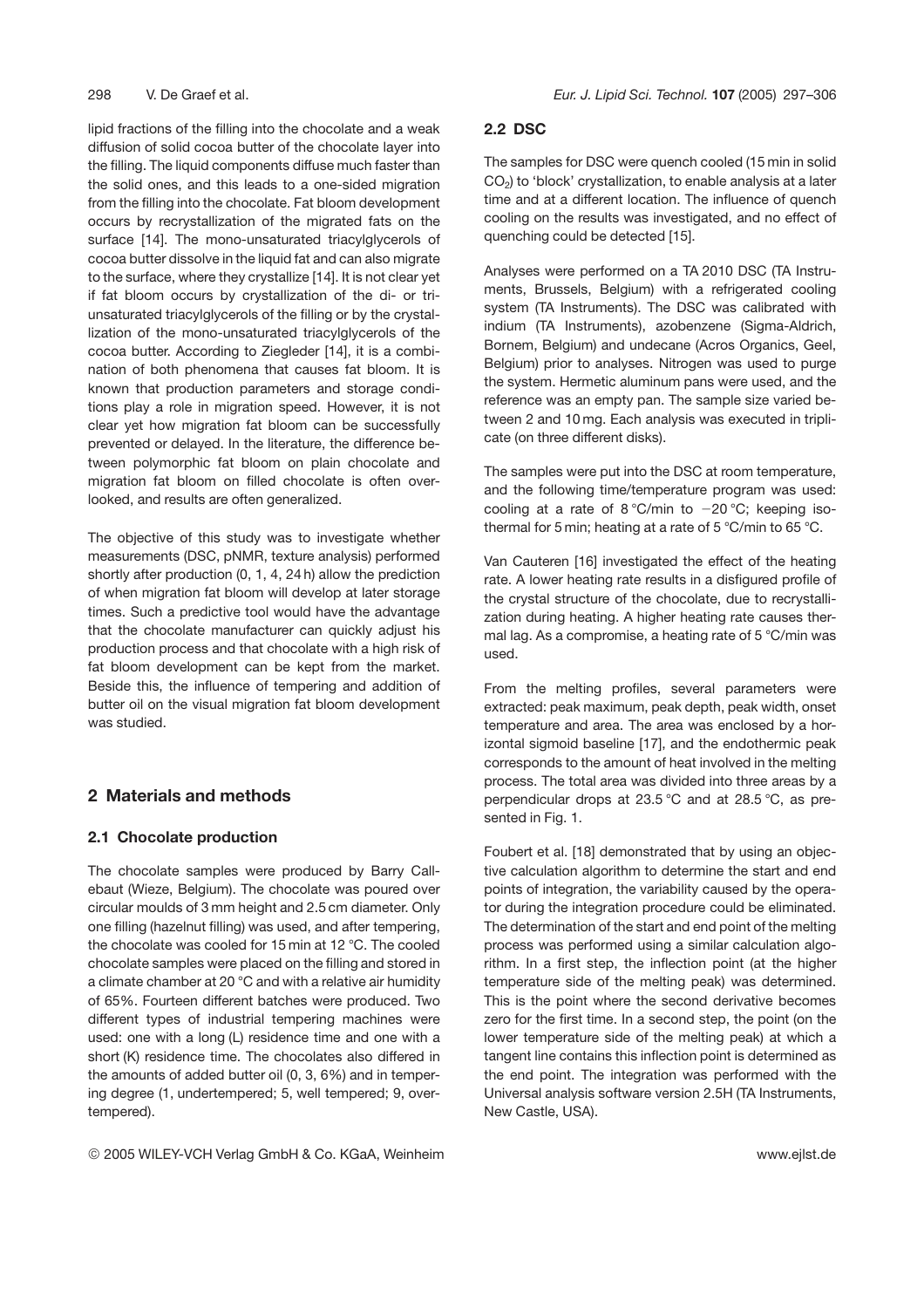

**Fig. 1.** DSC profile of a chocolate sample.

# **2.3 pNMR**

The solid fat content at 20 $\degree$ C of the chocolate samples was determined by pNMR. Each analysis was performed in duplicate (two different disks). The analyses were performed with a pulsed nuclear magnetic resonance apparatus (pNMR) Bruker Minispec 120 (Bruker, Karlsruhe, Germany). The method of Petersson [19] was used in a slightly adapted way. The liquid signal was measured at 40 °C (instead of 60 °C). As mentioned by Petersson [19], it was possible to make this SFC determination in chocolate because of the indirect method, which only employs the liquid signal from the sample (*i.e.* liquid fat signal).

## **2.4 Texture analysis**

On the chocolate samples, a penetration test was carried out with a TA.500 Texture analyzer (Lloyd Instruments, Hampshire, UK). A plastic conical probe (diameter base, 8 mm; height, 30 mm) was used: The samples were penetrated at 0.75 mm/min over a distance of 1.5 mm. The analyses were carried out at room temperature. The maximum force (N) needed for penetration gives an indication of the hardness of the samples. Each analysis was executed sevenfold (on seven different disks).

# **2.5 Visual fat bloom assessment**

A professional panel assessed the visual fat bloom development after certain storage times. The meaning

2005 WILEY-VCH Verlag GmbH & Co. KGaA, Weinheim www.ejlst.de

of the different values for bloom intensity is as follows:

- 0: the product shows no difference compared to the original product
- 1–2: the product loses its gloss, but does not show any white spots
- 3: the product starts to show white spots or a grey film
- 4: the product clearly shows white spots or a grey film
- 5: the product has turned completely white

The visual fat bloom assessment was carried out by three people who gave one combined score (one score for three people) for each of two plates.

#### **2.6 Principal component analysis [20]**

Principal component analysis (PCA) is a mathematical procedure that transforms a number of correlated variables into a number of uncorrelated variables, called principal components. These principal components are linear combinations of the original variables. The coefficients of the original variables in these linear combinations are chosen so that the first principal component accounts for as much of the variability in the data as possible and each succeeding component accounts for as much of the remaining variability as possible. Instead of working with all original variables, PCA can be performed and only the first two or three principal compo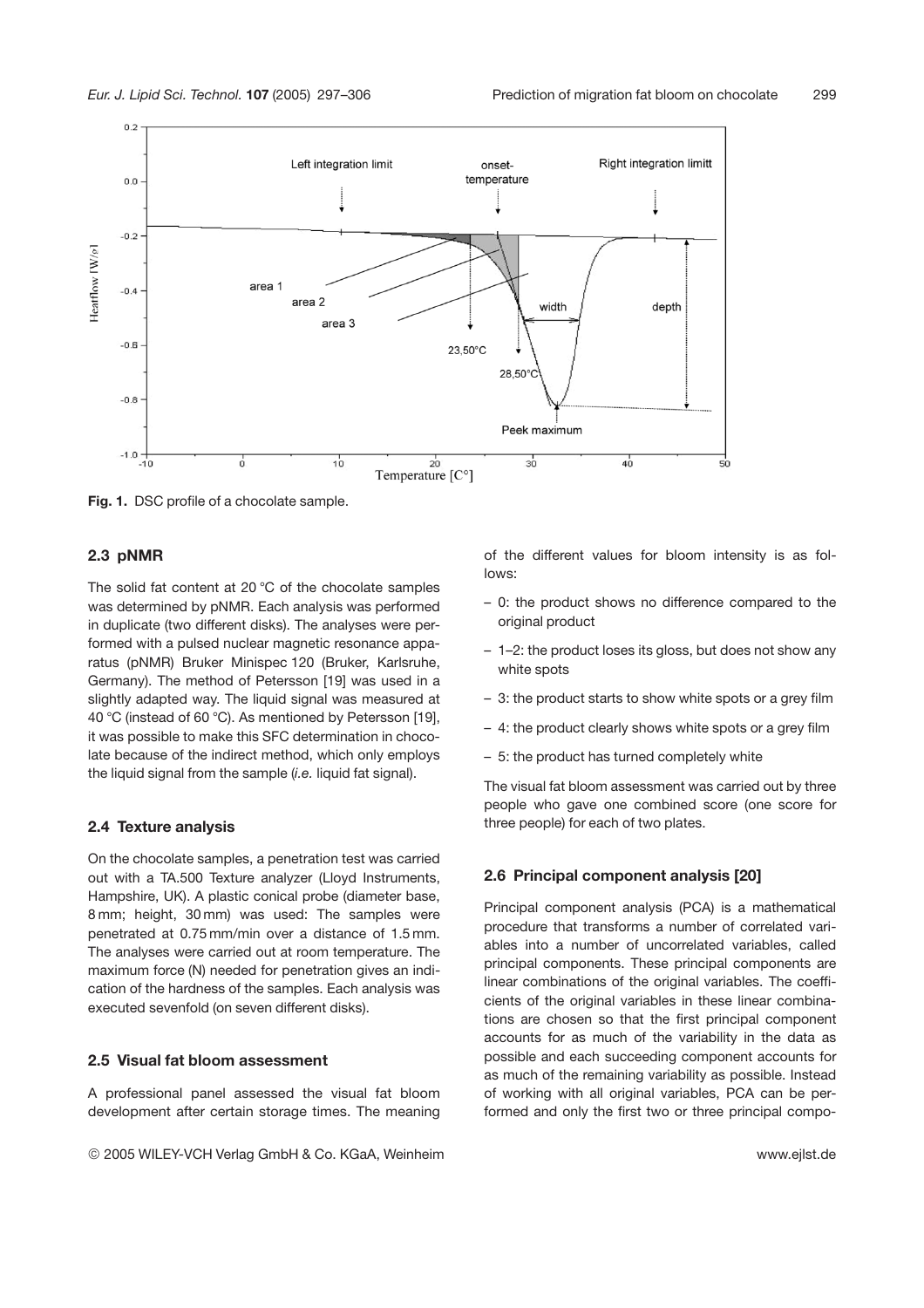nents can be used in subsequent analyses. The objective of PCA is thus to reduce the dimensionality (number of variables) of the data set while retaining most of the original variability in the data. SPSS for Windows 10.0.5 (SPSS Inc., Chicago, USA) was used to perform the PCA. Since the variables differed in magnitude, PCA was performed on the normalized variables. A Varimax rotation was applied to the principal components with an eigenvalue above 1.

#### **2.7 Discriminant analysis [21]**

Discriminant analysis aims at quantifying how well two or more groups of individuals can be separated, given measurements for these individuals on several variables. Discriminant analysis generates a set of discriminant functions based on linear combinations of the variables. The distance of the individuals to the group averages can be calculated based on these discriminant functions, and each individual is then allocated to the group it is closest to. This may or may not be the group the individual actually belongs to. The percentage of correct allocations is an indication of how well groups can be separated using the available variables. However, allocating the individuals using this procedure tends to have a bias in favor of allocating the individuals to the group to which they belong. After all, the group averages are determined from the observations of that group, and it is not surprising to find that an observation is closest to the group average it helped to determine. To overcome this bias a "jackknife classification" (or cross-validation) can be performed. This involves allocating each individual to its closest group without using that individual to help determine the group averages. The discriminant analysis was performed on normalized variables with SPSS for Windows 10.0.5 (SPSS Inc., Chicago, USA).

## **2.8 Experimental design**

A full factorial experimental set up with three factors was designed: tempering method, tempering degree and amount of butter oil. The degree of tempering was varied as follows: undertempered (1), well tempered (5), and overtempered (9), as measured by a temper meter (Temper meter E2; Sollich, Bad Salzuflen, Germany). The numbers between brackets correspond to the classic interpretation of tempering curves [22]. The amount of butter oil was 0%, 3% and 6%. A schematic overview of the full factorial design is given in Fig. 2. The central point was evaluated in duplicate. For the short residence time tempering, no overtempered chocolates were made. Due to the high viscosity, these samples could not be manipulated.

300 V. De Graef et al. *Eur. J. Lipid Sci. Technol.* **107** (2005) 297–306



**Fig. 2.** Schematical overview of the full factorial design ( $\bullet$ : represent the points to be measured).

The samples were stored at 20 $\degree$ C to allow normal fat bloom development and analyzed at 0 h, 1 h, 4 h and 24 h (DSC, pNMR, texture analysis), to check whether it was possible to develop a predictive model for migration fat bloom. It was not the objective to promote bloom, but to allow normal fat bloom development. Further visual analyses were carried out every 2 wk during up to 24 wk of storage.

### **3 Results and discussion**

#### **3.1 Visual assessment of fat bloom intensity**

Fig. 3 shows the time necessary for each batch to reach fat bloom intensity 3. When chocolate reaches this bloom intensity, it becomes unacceptable for commercial purposes. The graph shows for each batch the mean values and the error bars (one standard deviation) of the time needed to reach fat bloom score 3. A GLM analysis (General Linear Model, SPSS for Windows, 12.0; SPSS Inc., Chicago, USA) was performed with the time to reach fat bloom score 3 as the dependent variable; the fixed factors were tempering type (short/long), tempering degree (undertempered, well tempered, overtempered) and amount of butter oil (0%, 3%, 6%). This analysis showed a significant ( $\alpha$  = 0.05) effect of butter oil. The samples with 6% butter oil bloomed more quickly than those with 3% and 0% butter oil. Between the latter two, no significant ( $\alpha$  = 0.05) difference was detected.

The effect of 6% butter oil can be explained by the raise in liquid fat content (lower SFC; see Fig. 4), which increases the mobility of the fats in the chocolate. This leads to more migration and a faster fat bloom development [23].

On the other hand, milk fat is a known antibloom agent [10, 24-26]. For antibloom properties on dark chocolate, Minfie [27] recommends 4% milk fat (12% on total fat) for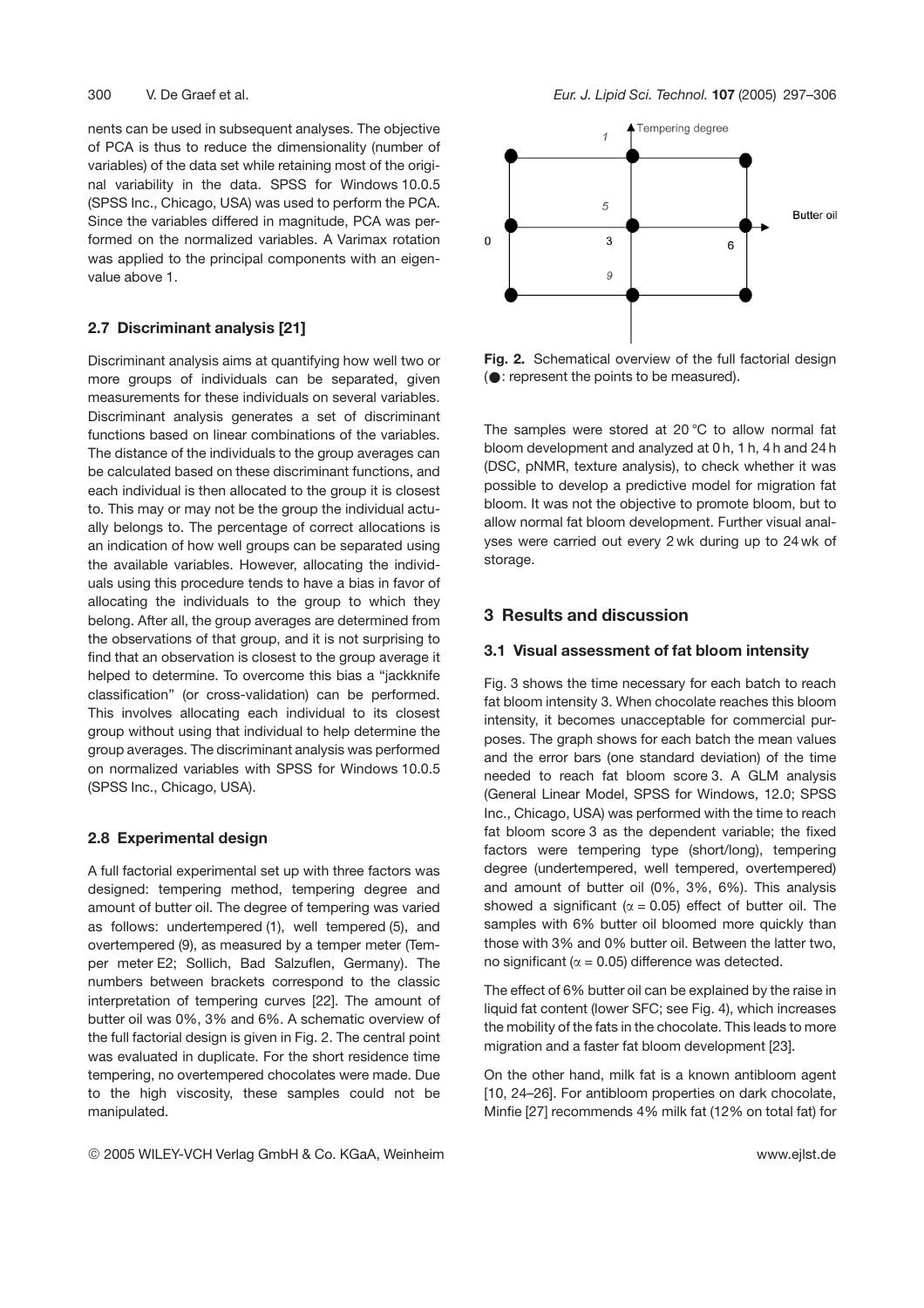

**Fig. 3.** Time (weeks) to reach fat bloom value 3 (error bars represent one standard deviation). Tempering type: short (K), long (L); tempering degree: undertempered (T1), well tempered (T5), overtempered (T9); amount of butter oil: 0% (B0), 3% (B3), 6% (B6).



Fig. 4. Evolution of the SFC values during storage time. Open symbol: short residence time tempering; closed symbol: long residence time tempering; square: 0% butter oil; triangle: 3% butter oil; circle: 6% butter oil; \_\_: undertempered (T1); - - -: well tempered (T5); - - - - : overtempered (T9).

2005 WILEY-VCH Verlag GmbH & Co. KGaA, Weinheim www.ejlst.de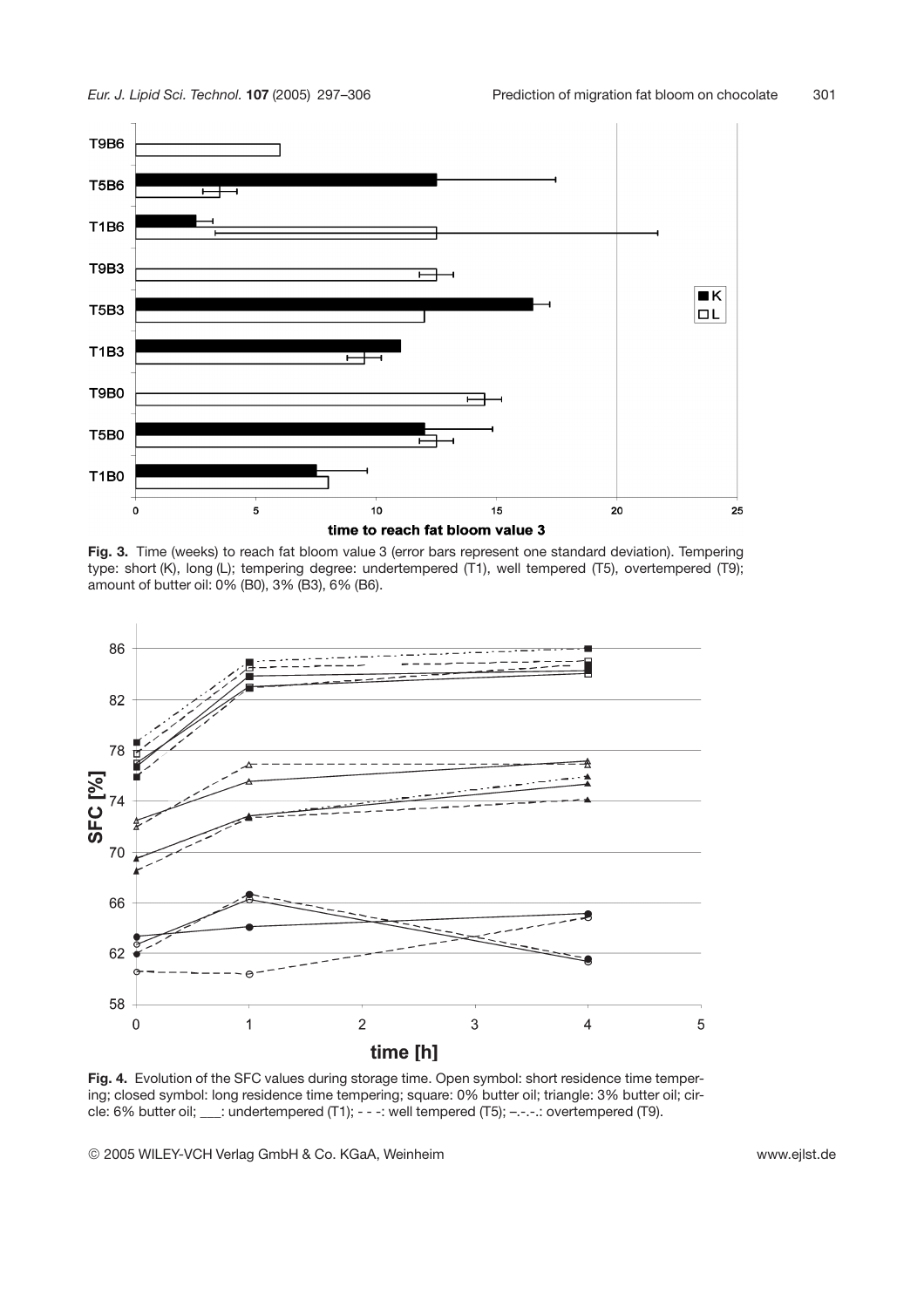302 V. De Graef et al. *Eur. J. Lipid Sci. Technol.* **107** (2005) 297–306

optimal performance, but 2% (6% on total fat) should be effective. The results in this study illustrate that 6% butter oil is too much and even enhances fat bloom development (Fig. 3).

In addition, the GLM showed a significant ( $\alpha = 0.05$ ) interaction between tempering type (short/long) and tempering degree (undertempered, well tempered, overtempered). After splitting up the data according to these factors, the GLM analysis proved that for each individual tempering degree, there was no significant ( $\alpha = 0.05$ ) effect of tempering type. On the other hand, for the short tempering type, a significant ( $\alpha$  = 0.05) effect of tempering degree could be noted. For the long tempering type, tempering degree was only significant at a significance level of 10%. It should be noted that the rather big error bar for the long-tempered batch T1B6 (undertempered, 6% butter oil) may have distorted the results.

# **3.2 Evolution of the solid fat content during storage**

The solid fat content of the different chocolate samples was measured during storage. Fig. 4 shows the evolution of the solid fat content (SFC) of the various chocolate batches shortly after production. A GLM analysis was performed on these data. The SFC of the chocolate samples was selected as the dependent variable; the fixed factors were tempering type (short/long), tempering degree (undertempered, well tempered, overtempered), amount of butter oil (0%, 3%, 6%) and time after production (0, 1, 4 h).

The results show a significant ( $\alpha = 0.05$ ) effect of butter oil. The samples with 6% butter oil have a lower SFC compared to those with 0% and 3% butter oil. The latter have a lower SFC than the samples with 0% butter oil.

These results can easily be explained by taking the effect of butter oil into account. An increase in the amount of added butter oil results in the increase in the amount of liquid fat and thus in a decrease in the amount of solid fat.

In addition to the overall effect of butter oil, a significant interaction between tempering type and tempering degree was noticed. After splitting up the data, the long-tempered samples showed no significant effect of tempering degree, while the short-tempered samples, on the contrary, exhibited a significant effect of tempering degree. The more tempered, the higher is the SFC content.

Furthermore, an effect of time was statistically proven. The SFC increased for each type of chocolate with increasing time. This can be explained by a further crystallization of the chocolate samples.

#### **3.3 Evolution of hardness during storage**

The hardness of the different chocolate samples was investigated during storage. On the data collected shortly after production (0, 1 and 4 h after production), GLM analyses were performed. The hardness of the chocolate samples was selected as the dependent variable; the fixed factors were tempering type (short/long), tempering degree (undertempered, well tempered, overtempered), amount of butter oil (0%, 3%, 6%) and time after production (0, 1, 4 h).

These analyses revealed several interactions between the factors tempering type, tempering degree, butter oil percentage and time after production (all except tempering type x tempering degree). The data were split up to investigate the effect of each individual factor. For each tempering degree (undertempered, well tempered, overtempered) the same trend for the effect of butter oil was visible. The hardness increased significantly as the amount of added butter oil decreased. This effect can be explained by the effect of butter oil on the liquid fat content. The more butter oil is added to the chocolate, the more the liquid fat content of the chocolate increases. As the liquid fat content increases, the chocolate becomes softer. The softening effect of butter oil is widely known and is an undesirable characteristic, especially in dark chocolate, which is known for its characteristic hard snap [20].

For none of the tempering conditions was there a significant effect of time on SFC. The effect of tempering degree was only significant at 4 h. The undertempered samples proved to be softer than the overtemperd ones.

# **3.4 Principal component analysis and discriminant analysis**

Principal component analysis was used to reduce the number of variables extracted from DSC analyses, retaining as much as possible of the original variability. Each DSC analysis provides 11 variables [total area, area1, area2, area3 (nominal values); area1%, area2%, area3% (percentages relative to total area); onset temperature, maximum temperature, peak depth, peak width] (Fig. 1), which, multiplied by three storage times (0 h, 1 h and 4 h), leads to 33 variables for each individual production.

Discriminant analysis carried out on the principal components, SFC and hardness values is used to classify the 14 productions into three groups, using the time at which fat bloom intensity 3 is reached as response variable: before week 8, between week 8 and week 13, later than week 13. An overview of the conducted discriminant analysis and the percentages of correct classifications are given in Tab. 1.

2005 WILEY-VCH Verlag GmbH & Co. KGaA, Weinheim www.ejlst.de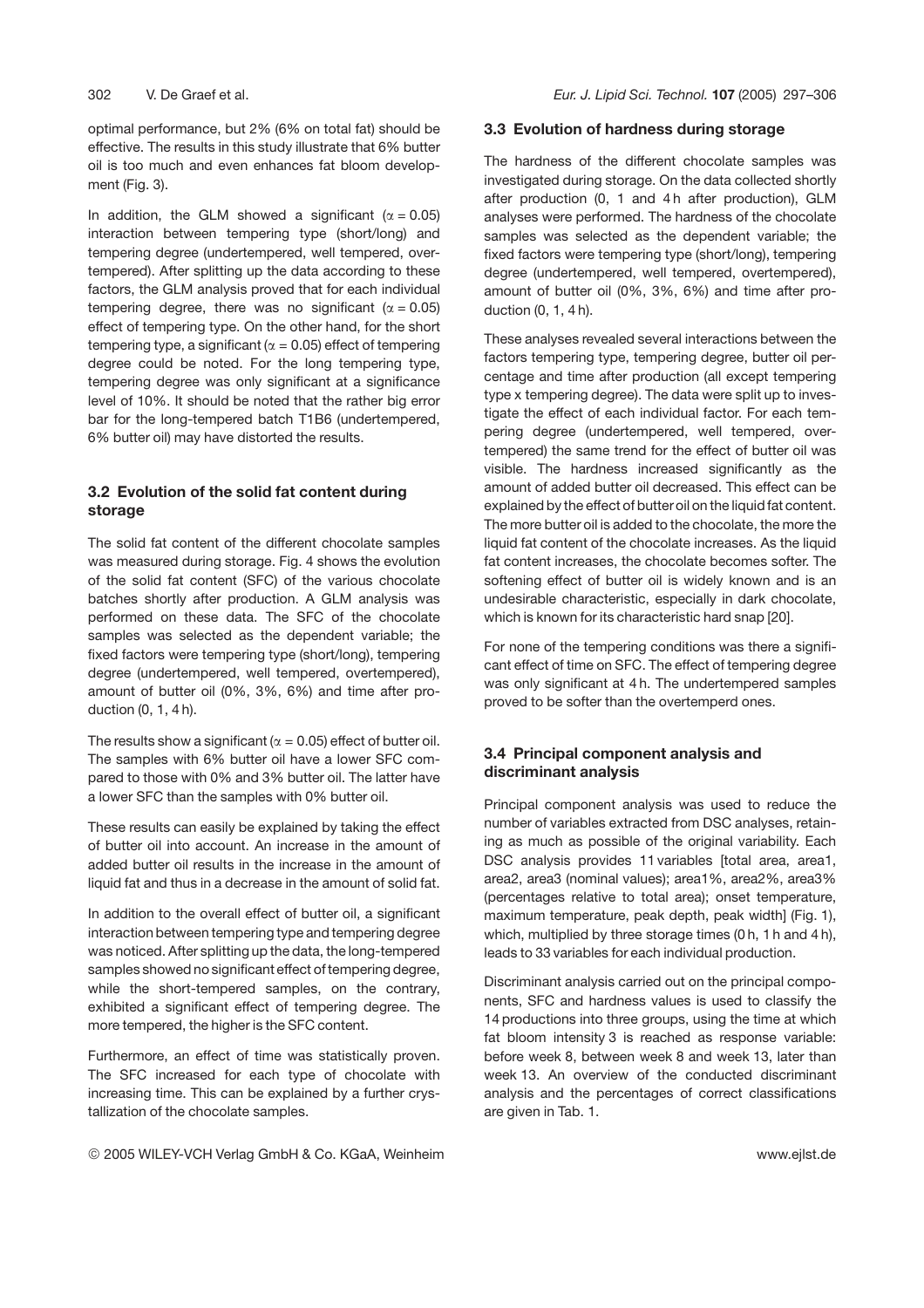**Tab. 1.** Overview of the conducted discriminant analysis and the corresponding classification percentages based on principal components (PC) (derived from DSC data), solid fat content (SFC) and hardness (Hardn.) at 0, 1 and 4 h after production.

| <b>PCA</b>     | PC <sub>1</sub> | PC <sub>2</sub> | PC <sub>3</sub> | PC4      | <b>SFC</b><br>0 <sub>h</sub> | <b>SFC</b><br>1 <sub>h</sub> | <b>SFC</b><br>4h | Hardn.<br>0 <sub>h</sub> | Hardn.<br>1 <sub>h</sub> | Hardn.<br>4h | Correct<br>class.% | Correct<br>cross-<br>class.% |
|----------------|-----------------|-----------------|-----------------|----------|------------------------------|------------------------------|------------------|--------------------------|--------------------------|--------------|--------------------|------------------------------|
| DSC 0, 1, 4h   |                 |                 |                 |          |                              |                              |                  |                          |                          |              |                    |                              |
| A              | $\times$        | $\times$        | $\times$        | $\times$ | $\times$                     | $\times$                     | $\times$         | $\times$                 | $\times$                 | $\times$     | 100                | 100                          |
|                | $\times$        | $\times$        | $\times$        |          | $\times$                     | $\times$                     | $\times$         | $\times$                 | $\times$                 | $\times$     | 100                | 57.1                         |
|                |                 | $\times$        | $\times$        |          | $\times$                     | $\times$                     | $\times$         | $\times$                 | $\times$                 | $\times$     | 100                | 64.3                         |
| <b>BCDEF</b>   |                 |                 | $\times$        |          | $\times$                     | $\times$                     | $\times$         | $\times$                 | $\times$                 | $\times$     | 100                | 100                          |
|                |                 |                 | $\times$        |          | $\times$                     | $\times$                     | $\times$         |                          |                          |              | 64.3               | 14.3                         |
|                |                 |                 | $\times$        |          |                              |                              |                  | $\times$                 | $\times$                 | $\times$     | 64.3               | 28.6                         |
| $\mathsf{G}$   |                 |                 |                 |          | $\times$                     | $\times$                     | $\times$         | $\times$                 | $\times$                 | $\times$     | 100                | 71.4                         |
| DSC 1, 4h      |                 |                 |                 |          |                              |                              |                  |                          |                          |              |                    |                              |
| $\overline{H}$ | $\times$        | $\times$        | $\times$        |          |                              | $\times$                     | $\times$         |                          | $\times$                 | $\times$     | 100                | 78.6                         |
|                |                 |                 | $\times$        |          |                              | $\times$                     | $\times$         |                          | $\times$                 | $\times$     | 100                | 100                          |
| J              |                 |                 | $\times$        |          |                              | $\times$                     | $\times$         |                          |                          |              | 57.1               | 42.9                         |
| K              |                 |                 | $\times$        |          |                              |                              |                  |                          | $\times$                 | $\times$     | 78.6               | 21.4                         |
| L              |                 |                 |                 |          |                              | $\times$                     | $\times$         |                          | $\times$                 | $\times$     | 92.9               | 85.7                         |
| DSC 0, 1h      |                 |                 |                 |          |                              |                              |                  |                          |                          |              |                    |                              |
| M              | $\times$        | $\times$        | $\times$        |          | $\times$                     | $\times$                     |                  | $\times$                 | $\times$                 |              | 92.9               | 28.6                         |
| ${\sf N}$      |                 |                 | $\times$        |          | $\times$                     | $\times$                     |                  | $\times$                 | $\times$                 |              | 71.4               | 42.9                         |
|                |                 |                 |                 |          |                              |                              |                  |                          |                          |              |                    |                              |
| DSC 0, 4h      |                 |                 |                 |          |                              |                              |                  |                          |                          |              |                    |                              |
|                | $\times$        | $\times$        | $\times$        |          | $\times$                     |                              | $\times$         | $\times$                 |                          | $\times$     | 78.6               | 28.6                         |
| $\frac{0}{P}$  |                 |                 | $\times$        |          | $\times$                     |                              | $\times$         | $\times$                 |                          | $\times$     | 78.6               | 28.6                         |
|                |                 |                 |                 |          |                              |                              |                  |                          |                          |              |                    |                              |

In a first step, PCA was conducted on all DSC variables obtained at the three storage times (0 h, 1 h, 4 h). In a second step, discriminant analysis was used to investigate which principal components lead to the best classification. The principal components and the percentage of the total variance of the data set explained by each of them are given in Tab. 2. In a third step, it was investigated which techniques were necessary to obtain a good classification. A fourth step determined which storage times could be left out without compromising the classification performance.

# **3.4.1 Step 1: All available information (all PCA from DSC plus pNMR and TA) in discriminant analysis**

PCA conducted on the DSC results collected 0, 1 and 4 h after production resulted in four principal components with eigenvalue over 1. The first set of discriminant analyses uses these four principal components, combined with the SFC and hardness values obtained at these three

2005 WILEY-VCH Verlag GmbH & Co. KGaA, Weinheim www.ejlst.de

instants (trial A). Using the regular classification, 100% of the batches are correctly allocated. Using the "jackknife classification" or cross-validation, this value remains 100%. A visual representation of the separation is given in Fig. 5. This graph represents the value of the second discriminant function *versus* that of the first discriminant function for each of the individual productions. It can be derived from Fig. 5 that the separation is based on the first discriminant function only. It explains almost all of the variability of the data (99.1%).

**Tab. 2.** Percentage of total variance explained by the principal components of the conducted PCA on DSC data obtained at 0, 1 and 4 h after production.

| <b>PCA</b>   | PC <sub>1</sub> | PC <sub>2</sub> | PC <sub>3</sub> | PC <sub>4</sub> | Total  |
|--------------|-----------------|-----------------|-----------------|-----------------|--------|
|              |                 |                 |                 |                 |        |
| DSC 0, 1, 4h | 68.522          | 15.214          | 5.68            | 4.163           | 93.580 |
| DSC 1, 4h    | 72.496          | 13.189          | 6.425           |                 | 92.110 |
| DSC 0, 1 h   | 64.753          | 20.691          | 7.448           |                 | 92.891 |
| DSC 0, 4 h   | 68.283          | 15.269          | 6.384           |                 | 89.936 |
|              |                 |                 |                 |                 |        |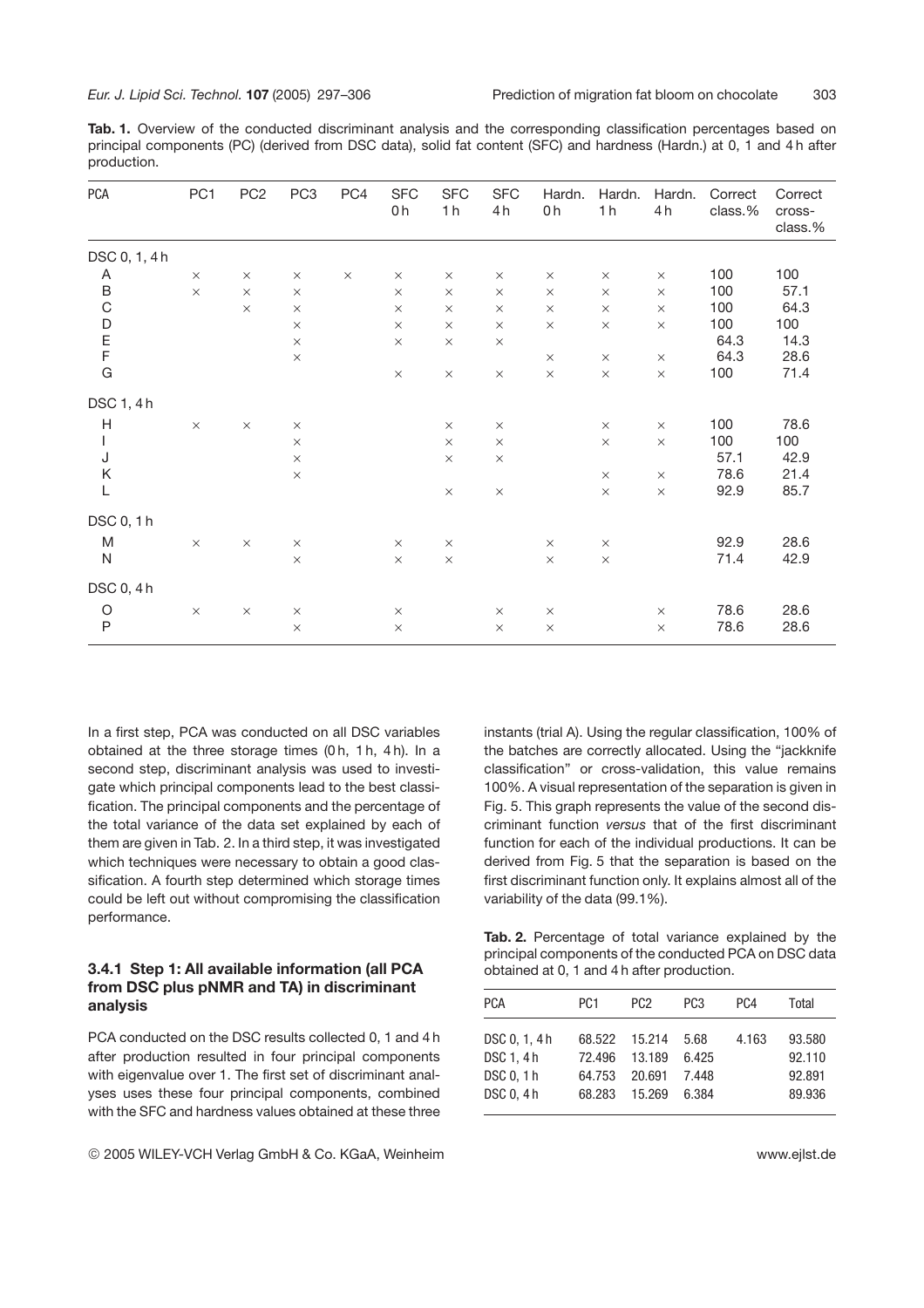





**Fig. 5.** Trial A: Four PC  $+$  SFC  $+$  hardness at 0, 1, 4 h after production (100%, 100% cross). Trial B: PC 1–  $2-3 + SFC +$  hardness (0, 1, 4 h) (100%, 57.1% cross). Trial C: PC  $1 + 3 + SFC +$  hardness (0, 1, 4 h)  $(100\%, 64.3\%$  cross). Trial D: PC  $3 + SFC +$  hardness  $(0, 1, 4 h)$  (100%, 100% cross). 1 = before week 8,  $2 =$  between week 8 and week 13,  $3 =$  later than week 13.

# **3.4.2 Step 2: Reduction of the number of principal components in discriminant analysis**

In a second step, it was investigated whether all principal components are needed to obtain a good classification. The discriminant analysis conducted with principal components 1, 2 and 3 (trial B) and principal components 2 and 3 (trial C), combined with SFC and hardness values, leads to 100% correct classification using regular classification, but when cross-validation is used, these percentages drop to 57.1% and 64.3%, respectively. The discriminant analysis conducted with only the third principal component (plus SFC and hardness values, trial D) leads to exactly the same classification percentages as the one carried out in trial A: 100% correct classification, even when cross-validation is used. The visual representations of trial A and trial D (see Fig. 5) reveal a broader distribution of the batches, which makes it easier to split them into groups. In trial B and trial C, on the other hand, the individuals lie closer to each other, which makes a good separation more difficult and explains the lower percentages found in the cross-validation.

From these results, it can be concluded that of the principal components, only the third principal component is necessary to get a good classification. The first and second principal components, however, account for most of the total variance. The reason for this is that these principal components are mainly determined by the amount of added butter oil and are thus of minor importance for the prediction of fat bloom. The third component is thus found to be the most important one and is mainly determined by the areas extracted from the DSC analyses at 4 h storage time.

2005 WILEY-VCH Verlag GmbH & Co. KGaA, Weinheim www.ejlst.de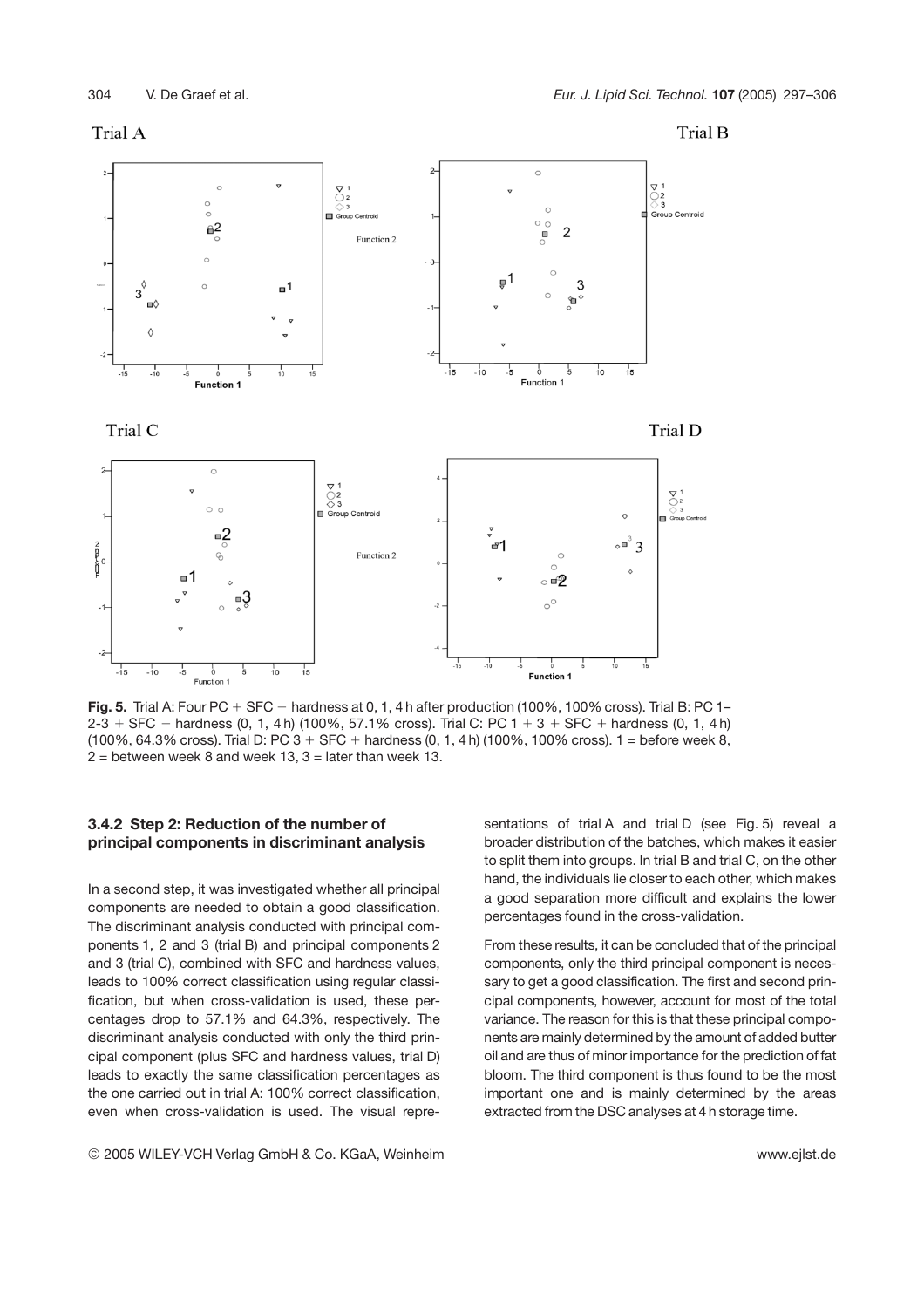# **3.4.3 Step 3: Reduction of number of techniques included in discriminant analysis**

In a further step, it was investigated which techniques are necessary to obtain a good classification. To this end, the discriminant analysis was carried out with the third principal component and the SFC values at the three storage times (trial E) or the hardness values at the three storage times (trial F). Tab. 1 shows the classification percentages for these trials. Discriminant analysis based on the third principal component and the SFC values at the three storage times leads to 67.3% correct classification using the regular classification method and 14.3% using crossvalidation. When discriminant analysis was carried out on the third principal component and the hardness values at the three storage times, the percentages were 64.3% for the regular classification and 28.6% for cross-validation. Trial G investigated whether it was possible to get a good separation based on SFC and hardness values at the three storage times, without considering the DSC analyses. Using the regular classification, 100% of the individual productions are correctly allocated; using cross-validation, this value decreases to 71.4%, which is still an acceptable separation.

These results show that the SFC and hardness values are necessary to provide a good separation, but that DSC can possibly be left out. Excluding DSC results invokes a decrease in correct classification for the cross-validation, but the split into groups is still acceptable.

# **3.4.4 Step 4: Reduction of storage times included in discriminant analysis**

In this step, it was investigated which storage times could be left out, while still allowing a good classification. The principal component analyses carried out on different combinations of two storage times led in each case to three principal components (Tab. 2). The third principal component proved again to be the most important one, as explained in paragraph 3.2.1. Trial I was based on the third principal component derived from the DSC results at 1h and 4h after production and the SFC and hardness values at these storage times. This combination of variables led to 100% correct allocation, both with the regular classification method as with cross-validation. Discriminant analysis was also performed on the third principal components extracted from the DSC results at 0h and 1h after production (trial N), and 0 h and 4 h after production (trial P) combined with the SFC and hardness values on these storage times. For trial M, this resulted in 92.9% correct classification using the regular classification method and 28.6% using cross-validation.

2005 WILEY-VCH Verlag GmbH & Co. KGaA, Weinheim www.ejlst.de

*Eur. J. Lipid Sci. Technol.* **107** (2005) 297–306 Prediction of migration fat bloom on chocolate 305

Trial P resulted in 78.6% correct classification using the regular classification method and 28.6% using cross-validation.

Fig. 5 (trial D) and Fig. 6 (trial I) represent the different trials that give 100% correct classification with the two classification methods. It can be derived that the classification is mainly determined by discriminant function 1, as stated above. It can also be concluded that, although they give the same classification percentages, the split into groups presented in Fig. 5 (trial D) has a superior quality compared to the one presented in Fig. 6 (trial I). Considering the difference, it is clear that an acceptable separation can be obtained by performing analyses on only two storage times (1 and 4 h after production), but not with any other combination of storage times.

# **4 Conclusion**

Addition of 6% butter oil led to faster fat bloom development. The bloom-inhibiting effect at lower concentrations of butter oil could not be confirmed, but this may be explained by the fact that only 3% of butter oil were investigated.

The results of this research show that analyses with the selected techniques (DSC, pNMR, texture analysis) shortly after production (0 h, 1 h, 4 h) provide enough information to predict migration fat bloom development. It is also shown that analyses at 0 h can be left out without compromising the classification too much. Texture analysis and pNMR were shown to be inevitable for a good separation.





**Fig. 6.** PC  $3 + SFC +$  hardness at 1, 4 h after production (100%, 100% cross).